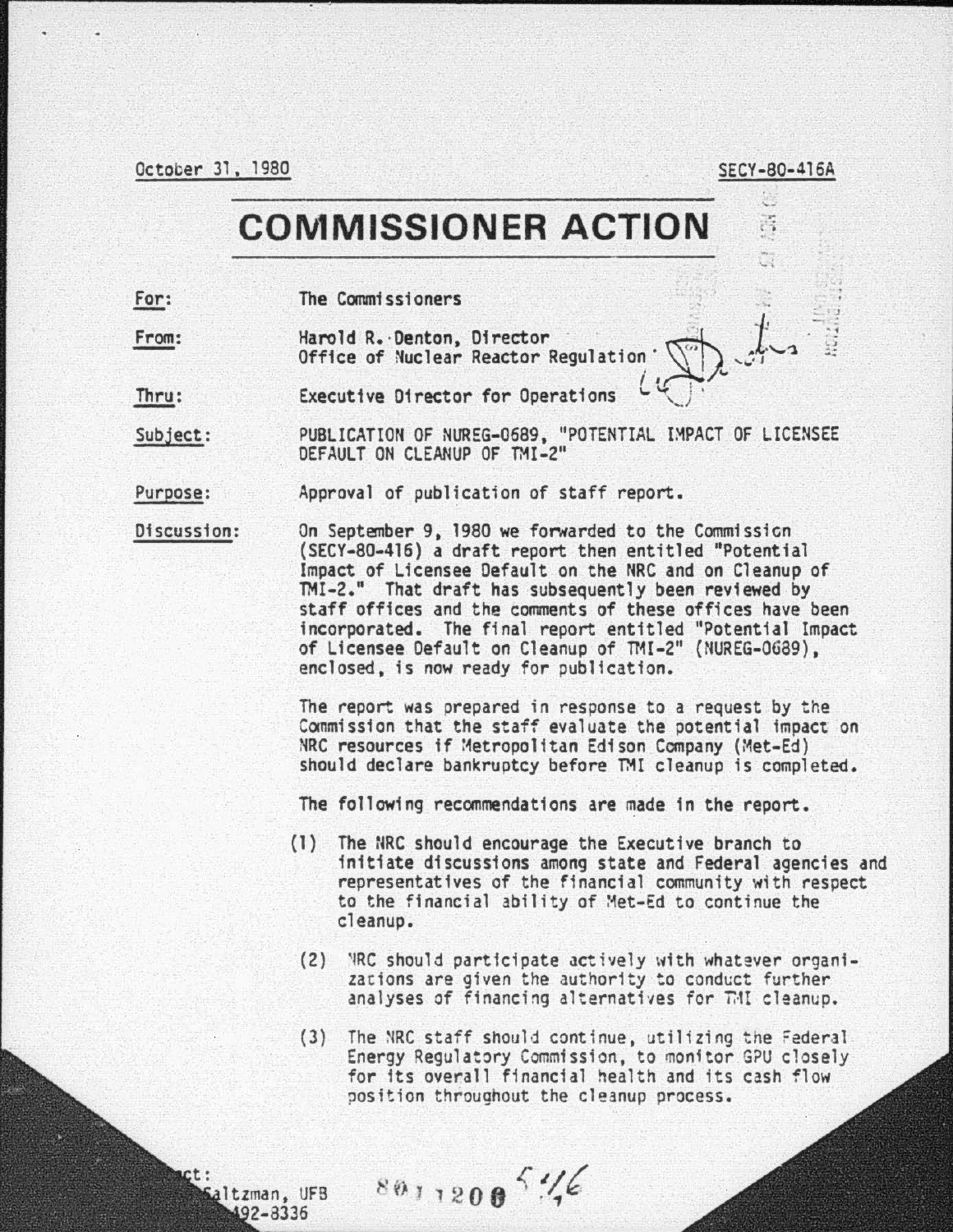- (4) Information on all discrete stages of the cleanup process, including required manpower, timing and cost should be updated periodically by the licensee.
- (5) The Commission should consider rulemaking to develop more detailed procedures for carrying out its •take-over" and license transfer responsibilities under the Act.
- (6) A more comprehensive review should be made of technical and management skills available within the NRC staff to develop an inventory of NRC personnel that could possibly be used, if it became necessary for the NRC as an interim caretaking measure, to manage the cleanup in event of default. In addition, the Commission should consider recommending to DOE that it conduct a similar review of the skills of its staff and those of its operating contractors.
- (7) NRC should consider recommending to the Executive branch that an appropriate Federal agency, preferably an agency such as DOE that has a broad resource capability, seek a contingency authorization from Congress to be used in the event of unexpectedly rapid Met-Ed/GPU default.

The document can be printed and made available to the public approximately two weeks after approval of publi- cation from the Commission is received.

Coordination : The Executive Legal Director has no legal objection to the report.

Recommendation: That the Commission:

1. Approve publication and distribution of NUREG-0689, 11 Potential Impact of Licensee Default on Cleanup of TMI-2."

> . \_ Harold R. Denton, Of rector Office of Nuclear Reactor Regul ation

Enclosure: **NUREG-0689**